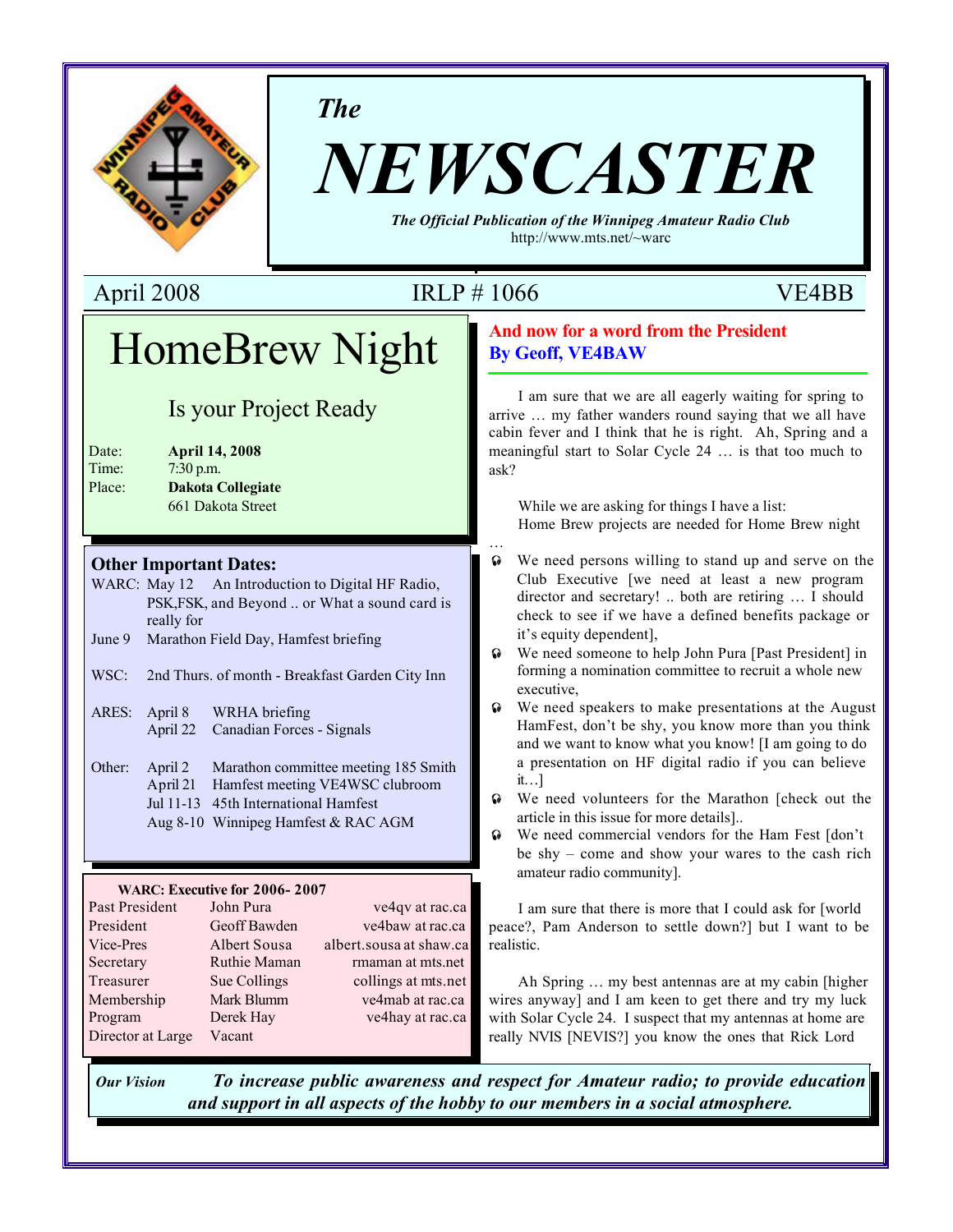| Freq        | <b>Prov/State</b> | <b>Net</b>                      | <b>UTC</b>         |
|-------------|-------------------|---------------------------------|--------------------|
| 3.860       | MN                | Minnesota<br>Net                | 23:00              |
| 3.747       | <b>MB</b>         | Evening<br>Phone Net            | $19:00$ local      |
| 3.937       | ND                | North<br>Dakota Net             | 00:30              |
| 3.735       | <b>SK</b>         | <b>SK Public</b><br>Service Net | 01:00              |
| 3.750       | <b>NWON</b>       | NW<br>Ontario Net               | 01:15              |
| 3.700       | AB                | <b>AB</b> Public<br>Service Net | 01:30              |
| 3.660       | MB, SK,<br>AB     | Prairie<br><b>Traffic Net</b>   | 01:30              |
| 3.743       | <b>MB</b>         | Mb<br>Morning<br>WX Net         | 14:30              |
| 145.450     | <b>WW</b>         | <b>MB IRLP</b><br>Net           | 02:00<br>Wednesday |
| $147.390 +$ | <b>MB</b>         | Seniors<br>Morning<br>Net       | $09:00$ Local      |
| $147.390 +$ | <b>MB</b>         | <b>MRS</b> Net<br>Thursday      | 21:00 Local        |
| $147.390 +$ | <b>MB</b>         | <b>MRS</b> Net<br>Sunday        | 21:00 Local        |
|             |                   |                                 |                    |
|             |                   |                                 |                    |
|             |                   |                                 |                    |

mateur Radio Service Centre Industry Canad P.O. Box 9654, Postal Station T Ottawa, Ontario, K1G 6K9 Telephone: (613) 780-3333 Toll free: (888) 780-3333 Fax: (613) 998-5919 E-mail: spectrum.amateur@ic.gc.ca http://strategis.ic.gc.ca/epic/internet/insmt-gst.nsf/en/h \_sf01709e.html

**IRLP Node** 1066 145.450 MHz -600 KHz (VE4WRS) Comments or if you just want to reach us : **Winnipeg Amateur Radio Club C/O VE4WSC 598 St. Mary's Road Winnipeg, MB R2M 3L5**

RA KATALOG

[ve4ov] is always on about .. cloud warmers [is that Near Vertical Incident System?]. I am looking forward to trying PSK31 and RTTY with my new RigBlaster, FT-897D with antennas which actually have some altitude. SSB really died for me about last November, which is why I went into digital; now I can reach Spain again. For a while I thought my radio was broken!

Anyway … look forward to seeing you at the Home Brew meeting!

#### **Minutes for March 10, 2008 Submitted by Ruth, VE4XYL**

Meeting called to order at 7:30 PM by Geoff VE4BAW. Intros followed. 40 members and 2 guests attended.

**Motion** to accept minutes of Feb. meeting as published in Newscaster by Glen VE4GWN, 2nd by David VE4DAR. **Carried**. Business arising from minutes: - Doug VE4DDS was given the prize he won at Feb. meeting.

#### *Correspondence*

Letter received from city re city-antenna citing committee. Derek VE4HAY explained the gist of the letter, stressing the importance of having a rep from Amateur Radio sitting on this committee. Letter is tabled. Wayne VE4WR and Derek VE4HAY and Rolf VE4VZ will be representing us on the committee. Thank you Wayne and Rolf for volunteering! First meeting – March 26th.

#### *Treasurer*

 \* A special events account was opened to handle the moneys of the Ham Fest. This account will later be used for WARC's self insurance account.

 $*$  Income for Feb.  $= $140.50$ Expenses =  $$124.18$ Bank Balance =  $$6,915,21$ Balance event account = \$120.00

#### *Marathon*

Meeting will be held April 2nd at 7:00PM, 185 Smith St. Albert VA4AS will be doing desk top publishing.

#### *DX*

\* New cycle 24 – sporadic.

 \* DXpedition to Clipperton Island, TX5C. On 20m . It is south of Baha Penninsula, west of north top of South America. All modes, all bands.

#### *Hamfest*

\* Still in need of volunteers! (so what's new??!!)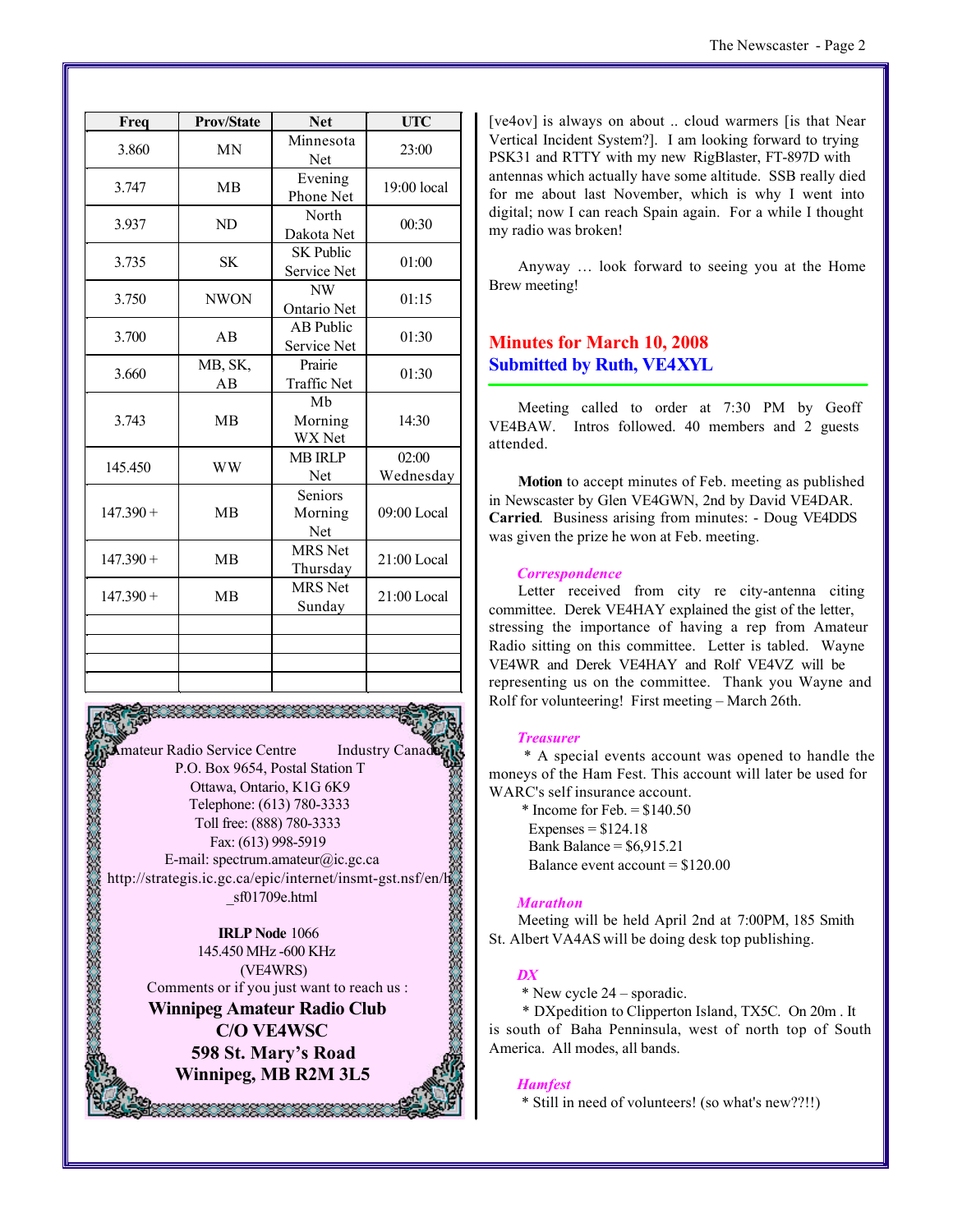\* Alan VE4YZ coordinating communications.

 \* Effort to publish MB Blue Book as part of Hamfest. Please email updates to  $bluebook@ve4sss.ca$ 

 \* Prizes: - Dick VE4HK in charge of getting the "Big Ones". David VE4DAR in charge of getting the smaller ones. The goal is to have at least one prize for every participant.

 \* Need volunteers to run the show. Email Derek closer to date to volunteer. Need people on committees, in particular, Program committee.

 \* Derek handed out back editions of RAC mag to those who aren't RAC members.

#### *Field Day*

 \* Suggestion to change venue, from tornado alley, Birds Hill Park to Fort Whyte. Goal is to attract politicians and to do some PR. Fort Whyte is in the city. John VE4QV to help with the venue. Show of hands if members agree. Affirmative.

 \* Coordinators needed. Will be approaching VE4ISP. Members wishing to volunteer please contact anyone on executive.

#### *ARES*

Report from VE4DJ: - no flood forecast.

 \* ARES has done well in MB. Planning to revamp ARES on national basis.

\*WPGARES – meetings will be held 4th Tuesday of the month.

\* UHF repeater for ARES

#### *New Business*

 \* June elections for officers approaching. Secretary and Program Director are stepping down. Geoff VE4BAW reminded members the importance of these 2 positions and requested members to begin thinking about it. David VE4DAR suggested shadowing/trying on the position.

#### *Good & Welfare*

\* MRS annual meeting on April 10th, 7:00PM at WSC.

\* David VE4DAR commented on Randy Hall's appearance at senate sub-committee re handling of municipal planning emergency services. Excellent presentation!

**Motion** to adjourn by Glen VE4GWN, seconded by Rolf VE4VZ. **Carried**

50/50 draw of \$16.00 won by Roger VE4RLF, donated back to the club. Thank you Roger.

Membership draw: - Tom VE4HQ.

Presentation by Bill VE4DL. Bill donated 5 prizes won by: VE4's ACX, AJO, WSP, MAB and Bud. Thank you Bill!

#### **WPGARES**

#### **By Jeff, VE4MBQ -Emergency Coordinator**

Fourteen ARES members and affiliates provided volunteer Amateur Communications for Scouts Canada Klondike Derby 1, 2 MAR at Camp Amisk. Thanks to VE4s: ACX, EH, TRO, RLF, GWN, CIB, WTF, HK, KAZ, DGS, AJO, SE, MAQ and MBQ. Special Thanks to Yori VE4ACX for use of the VE4TWO Portable Repeater and to Bob VE4MAQ for Coordinating this event.

Don Gerrard VE4DWG, gave us a very informative presentation on the Winnipeg Sports Car Club Ice Race Series at our MAR General Meeting. There are several well-known Amateurs involved as volunteers.

We are having a special WRHA briefing TUE 08 APR 1900h at Deer Lodge Centre, 2109 Portage Avenue with regard to WRHA Exercise Able Receiver. You must check in with ARES ID at the Security Desk prior to 1900h, to be directed to the appropriate meeting room. As previously reported this exercise will be similar to last year's City of Winnipeg Exercise West Wind but from the point of view of a health authority. The new date for the exercise is THURS 12 JUN.

Our next General Meeting will be TUE 22 APR 1900h at Sir Wm Stephenson Library 765 Keewatin St. SGT. Tony Skinner from the Canadian Forces will be giving us a presentation generally on the Canadian Forces and specifically on the Signal Operator Trade.

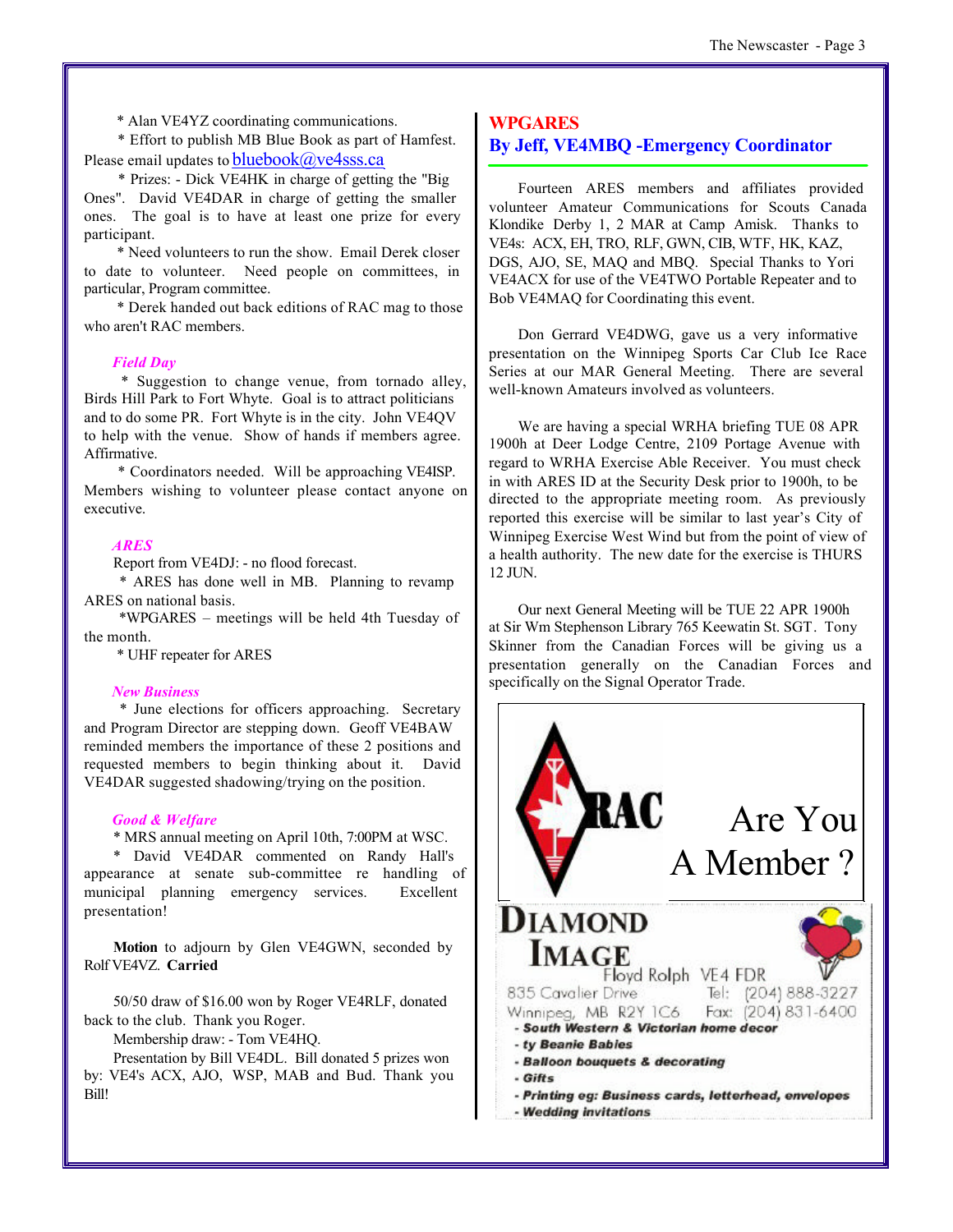#### **Manitoba Marathon By Geoff, VE4BAW**

#### *Marathon .. June 15th, It's the 30th Year!*

This year will be the 30 annual running of the Manitoba Marathon and the 30th year in which radio amateurs have provided radio communication.

Your Marathon Committee is on the job organizing the amateur's participation.

Ed Coull, ve4eh will be Net Control Supervisor for Medical once again this year and will also serve on the Manitoba Marathon Medical Committee. Rob Stegmaier, ve4rst, an experienced Marathon organizer will also serve on the Marathon Medical Committee. John Foster, ve4jnf, will provide logistics, Derek Hay, ve4hay, will again serve as Net Control Supervisor for the Hospitality Net. Albert Sousa, va4as, will continue in his role as Desktop Publisher. Don Gerrard, ve4dwg, has been working hard on the amateur data base management. Jeff Dovyk, ve4mbq, will be working on the roster and I will be general coordinator.

We are going to try for an automated email contact this year. Thanks to Don for working on that technology. Since not everyone has email we will also be providing copies of the data base information [current contact information as well as last years roster] at WARC and ARES meetings. We will be looking for confirmation that our contact information is accurate and confirmation of your desired position on the run.

At the next WARC meeting [which is Home Brew Night] I will have the roster from last year and contact information [how to reach you]… please take the time to check out and initial your contact information and desired position. I have already received five confirmations of attendance, contact information and desired position [and I haven't even asked yet!].

Book June 15th 2008 in your calendar for the run; book June 10th at 7:00 for the usual Marathon Briefing.

Enclosed in this months Newscaster is the Marathon Registration Form … fill out and email back to me at ve4baw@rac.ca as confirmation of both your contact information and desired position on the run or better yet come to the WARC Home Brew Night and see me in person

#### **Contest Calendar**

| <i>Avru</i>                         |               |       |                  |
|-------------------------------------|---------------|-------|------------------|
| CW/SSB/FM/Digi<br>10 meter NAC      |               | 1700Z | Apr 3            |
| SARL 80 m QSO Party                 | SSB           | 1700Z | Apr 3            |
| YLRL DX-YL to NA-YL                 | CW            | 1400Z | Apr 4            |
| LZOCC 40 m Sprint                   | <b>CW</b>     | 0000Z | Apr 5            |
| QRP ARCI Spring QSO Party           | CW            | 1200Z | Apr 5            |
| <b>SPDX</b>                         |               | 1500Z | Apr 5            |
| <b>EA RTTY</b>                      |               | 1600Z | Apr 5            |
| <b>QCWA Spring QSO Party</b>        |               | 1800Z | Apr 5            |
| Missouri QSO Party                  |               | 1800Z | Apr 5            |
|                                     | And           | 1800Z |                  |
| Yuri Gagarin International DX       |               | 2100Z | Apr 5            |
| <b>UBA</b> Spring                   | SSB           | 0600Z | Apr 6            |
| RSGB RoPoCo 1                       |               | 0700Z | Apr 6            |
| RSGB 80m Club Championship          | CW            | 1900Z | Apr <sub>7</sub> |
| <b>ARS</b> Spartan Sprint           | CW            | 0100Z | Apr 8            |
| NAQCC Straight Key/Bug Sprint       | CW            | 0030Z | Apr 9            |
| YLRL DX-YL to NA-YL                 | SSB           | 1400Z | Apr 11           |
| Montana QSO Party                   | CW/Phone/Digi | 2300Z | Apr 11           |
| <b>JIDX</b>                         | CW            | 0700Z | Apr 12           |
| DIG QSO Party (10 -20 m)            | CW            | 1200Z | Apr 12           |
| PSK 31 Flavors                      | <b>PSK</b>    | 1200Z | Apr 12           |
| Radio Maritime Day                  |               | 1200Z | Apr 12           |
| <b>EU Spring Sprint</b>             | CW            | 1600Z | Apr 12           |
| Georgia QSO Party                   |               | 1800Z | Apr 12           |
|                                     | And           | 1400Z | Apr 13           |
| Yuri Gagarin International DX       | CW            | 2100Z | Apr 12           |
| <b>SKCC Weekend Sprintathon</b>     |               | 0000Z | Apr 13           |
| <b>UBA</b> Spring                   | <b>SSB</b>    | 0600Z | Apr 13           |
| DIG QSO Party (80 m)                | CW            | 0700Z | Apr 13           |
| <b>International Vintage 1</b>      | AM/CW/SSB     | 0800Z | Apr 13           |
| DIG QSO Party (40 m)                | CW            | 0900Z | Apr 13           |
| SSA Månadstest nr 4                 | SSB           | 1400Z | Apr 13           |
| SSA Månadstest nr 4                 | CW            | 1515Z | Apr 13           |
| <b>International Vintage 2</b>      | AM/CW/SSB     | 1700Z | Apr 13           |
| <b>MOON</b>                         | CW/Digi/SSB   | 1800Z | Apr 16           |
| RSGB 80m Club Championship          | <b>SSB</b>    | 1900Z | Apr 16           |
| Holyland DX                         |               | 0000Z | Apr 19           |
| <b>TARA Skirmish Digital Prefix</b> |               | 0000Z |                  |
| ES Open HF Championship             |               | 0500Z | Apr 19<br>Apr 19 |
|                                     | And           | 0600Z | Apr 19           |
|                                     | And           | 0700Z | Apr 19           |
|                                     | And           | 0800Z |                  |
|                                     |               |       | Apr 19           |
| Kids Roundup                        | Phone         | 1400Z | Apr 14           |
| Feld Hell Sprint                    | Hell          | 1500Z | Apr 19           |
| <b>EU Spring Sprint</b>             | <b>SSB</b>    | 1600Z | Apr 19           |
| Michigan QSO Party                  |               | 1600Z | Apr 19           |
| Motorola QSO Party                  | CW/SSB        | 1700Z | Apr 19           |
| EA-QRP 20-10m                       | CW            | 1700Z | Apr 19           |

# **Amateur Radio** ~ *A Community Resource*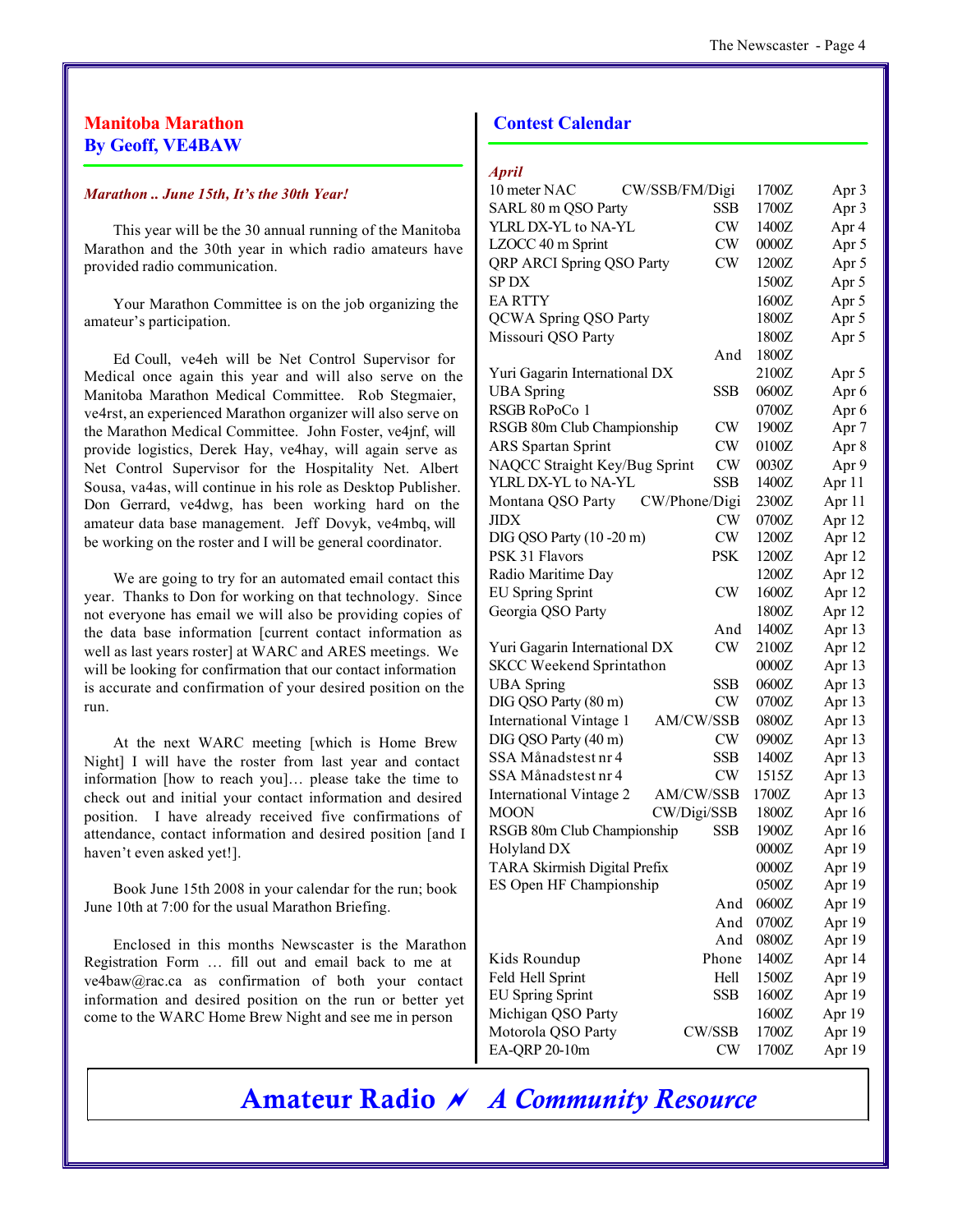| EA-ORP 80m                  | <b>CW</b>      | 2000Z | Apr 19   |
|-----------------------------|----------------|-------|----------|
| EA-QRP 40m                  | CW <sub></sub> | 0700Z | Apr 20   |
| EA-QRP 20-10m               | CW             | 1100Z | Apr $20$ |
| Ontario QSO Party           |                | 1800Z | Apr 19   |
|                             | And            | 1200Z | Apr 20   |
| YU DX                       |                | 2100Z | Apr 19   |
|                             | And            | 0900Z | Apr $20$ |
| Run for the Bacon ORP       |                | 0100Z | Apr $21$ |
| <b>SKCC</b> Sprint          |                | 0000Z | Apr $23$ |
| RSGB 80m Club Championship  | Data           | 1900Z | Apr 24   |
| SP DX                       | <b>RTTY</b>    | 1200Z | Apr $26$ |
| Helvetia                    |                | 1300Z | Apr $26$ |
| QRP to the Field            |                | 1500Z | Apr $26$ |
| Florida QSO Party           |                | 1600Z | Apr 26   |
|                             | And            | 1200Z | Apr 27   |
| Nebraska QSO Party          | CW/Phone/Digi  | 1700Z | Apr 16   |
| <b>EUCW/FISTS QRS Party</b> | CW             | 0001Z | Apr 28   |
|                             |                |       |          |

#### *May*

| <b>AGCW QRP/QRP Party</b>            | CW                 | 1300Z | May 1  |
|--------------------------------------|--------------------|-------|--------|
| 10 meter NAC                         | CW/SSB/FM/Digi     | 1700Z | May 1  |
| <b>MARAC CW QSO Party</b>            | CW                 | 0000Z | May 3  |
| 10-10 Int. Spring QSO Party          | CW/Digi            | 0001Z | May 3  |
| 7QP 7th Call Area QSO Party CW/SSB   |                    | 1300Z | May 3  |
| <b>US IPARC Annual</b>               | CW                 | 1400Z | May 3  |
| Day of the Portuguese Navy           | <b>CW/SSB</b>      | 1500Z | May 3  |
| Day of the Portuguese Navy           | PSK31              | 1500Z | May 3  |
| Indiana QSO Party                    | CW/Phone           | 1600Z | May 3  |
| ARI Int. DX                          | CW/SSB/RTTY        | 2000Z | May 3  |
| New England QSO Party (1)            | All                | 1959Z | May 3  |
| New England QSO Party (2)            | All                | 1300Z | May 4  |
| <b>US IPARC Annual</b>               | <b>SSB</b>         | 1400Z | May 4  |
| <b>ARS</b> Spartan Sprint            | CW                 | 0100Z | May 6  |
| Nevada Mustang                       | <b>CW/SSB/RTTY</b> | 0001Z | May 10 |
| EUCW Fraternizing CW QSO Party       | <b>CW</b>          | 1000Z | May 10 |
| A. Volta RTTY DX                     | <b>RTTY</b>        | 1200Z | May 10 |
| CQ-M Int. DX                         | <b>CW/SSB</b>      | 1200Z | May 10 |
| <b>SL</b>                            | CW                 | 1200Z | May 10 |
| SL                                   | <b>SSB</b>         | 1200Z | May 10 |
| Mid-Atlantic QSO Party CW/Digi/Phone |                    | 1600Z | May 10 |
| <b>FISTS Spring Sprint</b>           | CW                 | 1700Z | May 10 |
| <b>SKCC Weekend Sprintathon</b>      | CW                 | 0000Z | May 11 |
| EUCW Fraternizing CW QSO Party       | CW                 | 1800Z | May 11 |
| <b>MARAC SSB QSO Party</b>           | <b>SSB</b>         | 0000Z | May 17 |
| <b>EU PSK DX</b>                     | PSK31              | 1200Z | May 17 |
| H. M. The King of Spain              | <b>CW</b>          | 1700Z | May 17 |
| Manchester Mineira AA CW             | CW                 | 1500Z | May 17 |
| Feld-Hell Club Sprint                | Feld-Hell          | 1500Z | May 17 |
| <b>Baltic</b>                        | <b>CW/SSB</b>      | 2100Z | May 17 |
| SSA Portabeltest Våromg.             | CW/SSB             | 0700Z | May 18 |
| SSA Månadstest nr 5                  | CW                 | 1400Z | May 18 |
| SSA Månadstest nr 5                  | SSB                | 1515Z | May 18 |
| Run For The Bacon QRP                | CW                 | 0100Z | May 19 |
| <b>MOON</b>                          | CW/Digi/SSB        | 1800Z | May 21 |
|                                      |                    |       |        |

| NAQCC Straight Key/Bug Sprint | CW  | 0030Z | May 22   |
|-------------------------------|-----|-------|----------|
| CQ WW WPX                     | CW  | 0000Z | May 24   |
| <b>ARCI Hoot Owl Sprint</b>   | CW  | 0000L | May 25   |
| MI-QRP Club Mem. Day          | CW  | 2300Z | Nay 26   |
| <b>SKCC</b> Sprint            | CW  | 0000Z | May 28   |
| Digital Pentathlon (1)        | PSK | 1800Z | May 30   |
| <b>UBA-OSA WLC-contest</b>    | SSB | 0600Z | May $31$ |



..

As many of you know my mother recently passed away .. on February 11th as a matter of fact, on the day of our February WARC meeting. She had gone into the hospital the previous Monday and passed a week later .. no one in the family had expected it.

I know that a number of you knew about this as I received a letter from the Radio Amateurs of Canada acknowledging "the generous contribution made to RAC's Youth Education Program in memory of Mary-Ellen Bawden".

The family had asked in the obituary that "in lieu of flowers that donations to the charity of your choice would be appreciated". The RAC's Education Program is certainly a fitting charity and my father and the entire family thank all of you.

Geoff Bawden, ve4baw



### *What have you done to "promote amateur radio this week"*

That line we credit to an old News stalwart, Peter Parker with using in his old VK1 and VK3 casts many years ago and it still stands true *-WIA*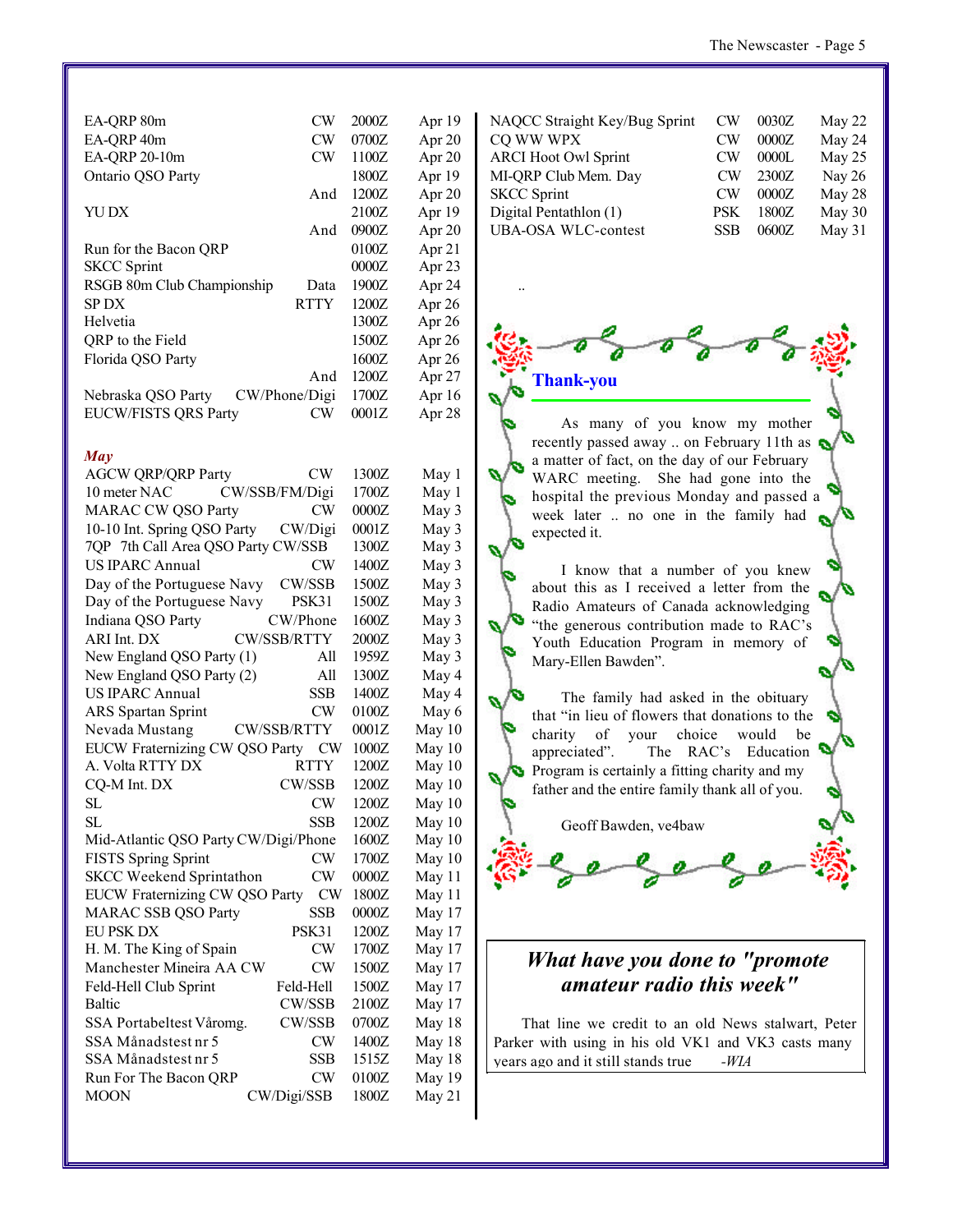#### **Solar Storm Science@NASA**

March 10, 2006: It's official: Solar minimum has arrived. Sunspots have all but vanished. Solar flares are nonexistent. The sun is utterly quiet. Like the quiet before a storm

This week researchers announced that a storm is coming--the most intense solar maximum in fifty years. The prediction comes from a team led by Mausumi Dikpati of the National Center for Atmospheric Research (NCAR). "The next sunspot cycle will be 30% to 50% stronger than the previous one," she says. If correct, the years ahead could produce a burst of solar activity second only to the historic Solar Max of 1958

That was a solar maximum. The Space Age was just beginning: Sputnik was launched in Oct. 1957 and Explorer 1 (the first US satellite) in Jan. 1958. In 1958 you couldn't tell that a solar storm was underway by looking at the bars on your cell phone; cell phones didn't exist. Even so, people knew something big was happening when Northern Lights were sighted three times in Mexico. A similar maximum now would be noticed by its effect on cell phones, GPS, weather satellites and many other modern technologies

Dikpati's prediction is unprecedented. In nearly-two centuries since the 11-year sunspot cycle was discovered, scientists have struggled to predict the size of future maxima—and failed. Solar maxima can be intense, as in 1958, or barely detectable, as in 1805, obeying no obvious pattern.

The key to the mystery, Dikpati realized years ago, is a conveyor belt on the sun.

We have something similar here on Earth—the Great Ocean Conveyor Belt, popularized in the sci-fi movie The

Day After Tomorrow. It is a network of currents that carry water and heat from ocean to ocean--see the diagram below. In the movie, the Conveyor Belt stopped and threw the world's weather into chaos.

The sun's conveyor belt is a current, not of water, but of electrically-conducting gas. It flows in a loop from the sun's equator to the poles and back again. Just as the Great Ocean Conveyor Belt controls weather on Earth, this solar conveyor belt controls weather on the sun. Specifically, it controls the sunspot cycle.

Solar physicist David Hathaway of the National Space Science & Technology Center (NSSTC) explains: "First, remember what sunspots are--tangled knots of magnetism generated by the sun's inner dynamo. A typical sunspot exists for just a few weeks. Then it decays, leaving behind a 'corpse' of weak magnetic fields."

#### *Enter the conveyor belt.*

"The top of the conveyor belt skims the surface of the sun, sweeping up the magnetic fields of old, dead sunspots. The 'corpses' are dragged down at the poles to a depth of 200,000 km where the sun's magnetic dynamo can amplify them. Once the corpses (magnetic knots) are reincarnated (amplified), they become buoyant and float back to the surface." Presto—new sunspots!

All this happens with massive slowness. "It takes about 40 years for the belt to complete one loop," says Hathaway. The speed varies "anywhere from a 50-year pace (slow) to a 30-year pace (fast)."



When the belt is turning "fast," it means that lots of magnetic fields are being swept up, and that a future sunspot cycle is going to be intense. This is a basis for forecasting: "The belt was turning fast in 1986-1996," says Hathaway.

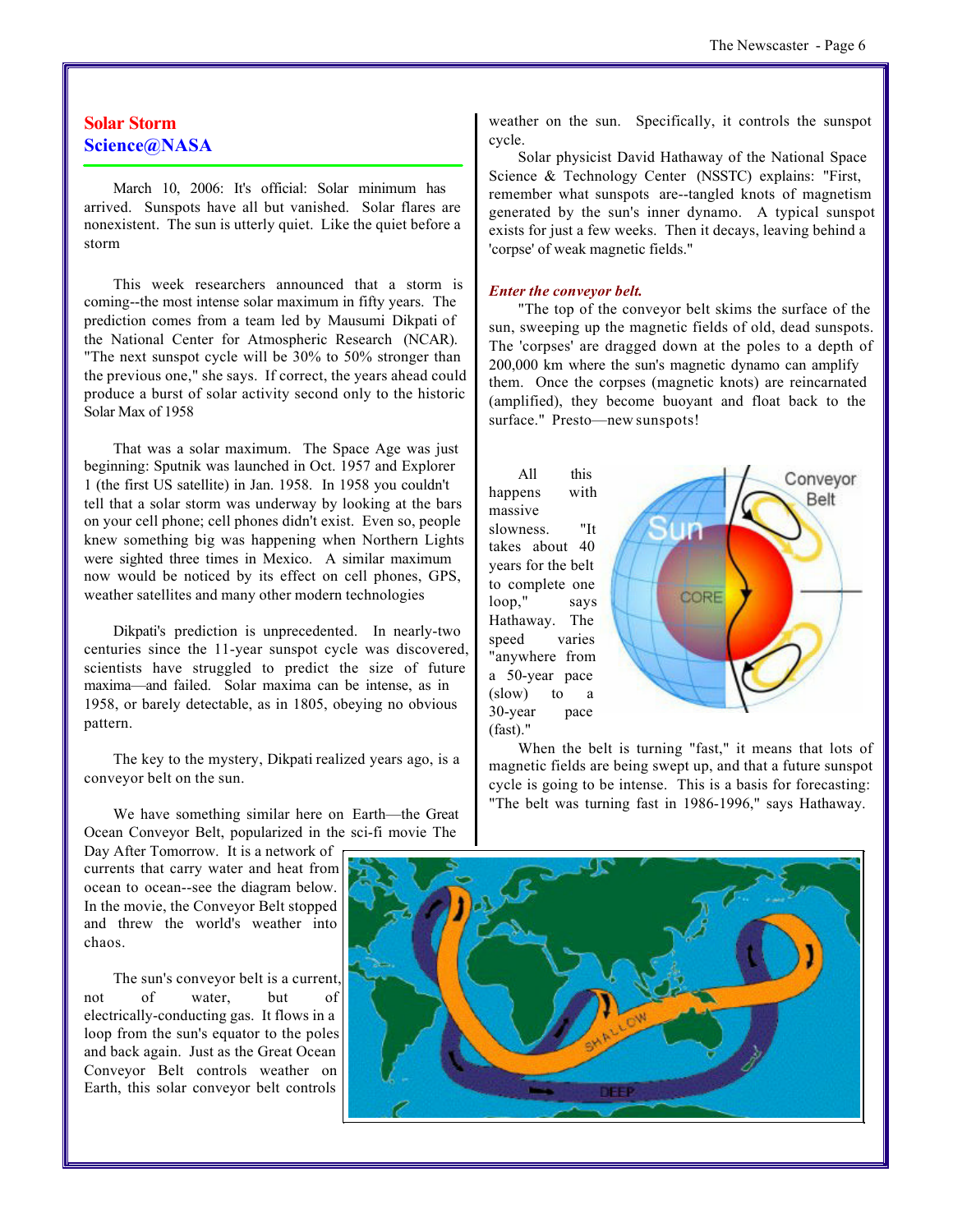"Old magnetic fields swept up then should re-appear as big sunspots in 2010-2011."

Like most experts in the field, Hathaway has confidence in the conveyor belt model and agrees with Dikpati that the next solar maximum should be a doozy. But he disagrees with one point. Dikpati's forecast puts Solar Max at 2012. Hathaway believes it will arrive sooner, in 2010 or 2011.

"History shows that big sunspot cycles 'ramp up' faster than small ones," he says. "I expect to see the first sunspots of the next cycle appear in late 2006 or 2007—and Solar Max to be underway by 2010 or 2011."

Http://science.nasa.gov/headlines/y2006/10mar\_stormw arning.htm

#### **Computer Musings By Doug, VE4TG**

Well it seems that the era of the sub-notebook computer is upon us. A number of new products in this category have recently been announced. If you're considering getting yourself a new PC you might want think about buying a sub-laptop from ASUS. Their new offering is dubbed the ASUS Eee PC (pronounced eee as in the letter  $e$ ) – see photo. The moniker Eee is said to be derived from Easy to learn, Easy to work, Easy to play. The Eee is one of the hottest selling computers on the market right now for a number of reasons including size, price and capability. It is available in several different colours and categories based on memory capacity and functionality. The cheapest version costs \$299 and comes with 512MB Ram and a 2 GB Solid State Drive (SSD). The more expensive versions at \$399 and \$499 have more memory and up to an 8GB SSD. They come ready to go out of the box with Xandros Linux as the operating system. Other features include 3 USB ports, a 7 inch screen with 800 x 480 resolution, VGA out port allowing connection of an external monitor, an Ethernet port, onboard wireless, plus a microphone and speaker outlet. The installed software is configured in a Windows like environment with most common used applications available through a single mouse click. Word processing and an Excel type spreadsheet are available via OpenOffice.org which is a full-featured office productivity suite that provides a near drop-in replacement for Microsoft Office programs. These computers weigh in at less than a kilo and seem ideal for travel and student applications. Some may find the Linux software a bit daunting at first and although no knowledge of Linux is required to get maximum use, it would help if you want to do any customization down the road. Speaking of customization a lot of users are modifying their PCs by adding other operating systems and hardware upgrades. One interesting hack is covered here http://clumpc.com/?cat=17 . Rumour has it that future versions of the Eee will be upgraded in memory and come

preloaded with Windows XP. You can find a detailed review at http://eeepc.asus.com/global/product.htm.

The Via Nanobook is another miniature size sub-notebook PC. The big difference between this computer and the ASUS Eee is the price which starts at \$600 for the Nanobook and can be attributed to the inclusion of the Windows XP OS plus the 30GB hard drive. The screen size on this unit is also 7 inches with an 800 x 480 display. It has a somewhat quirky touchpad located at the top right of the keyboard just below the screen; although this may not be too bad given the small physical size of the unit. This is a full featured computer which will run the full gamut of Windows software and should be useful for portable computing away from the office, for student applications and non-memory intensive games plus web surfing. You can get more detailed information at http://en.wikipedia.org/wiki/NanoBook .

If you want a really small computer you should take a look at the fit-PC. It is the size of paperback, has a 40 GB HD, no monitor or keyboard, two Ethernet ports, 2 USB ports, 256MB RAM and even has an RS232 or serial port allowing easy connection to ham radio gear. It comes preloaded with Windows XP or Ubuntu Linux at \$299 but I suspect this price is for the Linux version. It's so small it will fit into a standard 5 inch drive slot on a normal desktop case allowing you to have a two-in-one computer. You can learn more about it at http://www.fit-pc.com/new/index.ph .

Speaking of Linux the latest Ubuntu 7.10 distribution appears to be on track to becoming the most popular Linux version ever issued. It is supported by the firm Canonical Ltd, a private company founded and funded by South African entrepreneur Mark Shuttleworth for the promotion of free software projects. A new upgradeable version is issued every 6 months; it is feature rich and easy to learn. You can download it at http://www.ubuntu.com or request a CD and they will mail you a copy free of charge; click on the Get Ubuntu link. They even offer a free training course that provides a beginner level introduction to the software. You can download the course in PDF format by going to https://wiki.ubuntu.com/Trainin and scrolling down to point 4 and then clicking on the link. Another recommended aid for beginners in Ubuntu is the book by Rickford Grant entitled Ubuntu Linux for Non-Geeks 2nd Edition available online at Amazon.com for around \$27. It even comes with a free CD containing Ubuntu, has detailed information on installation and setup plus installation process for lots of software and an introduction to command line operations. I should mention that Ubuntu comes with a lot of neat software for Ham Radio applications including logging programs, radio control and a host of others. Well that's all for now, Happy Computing.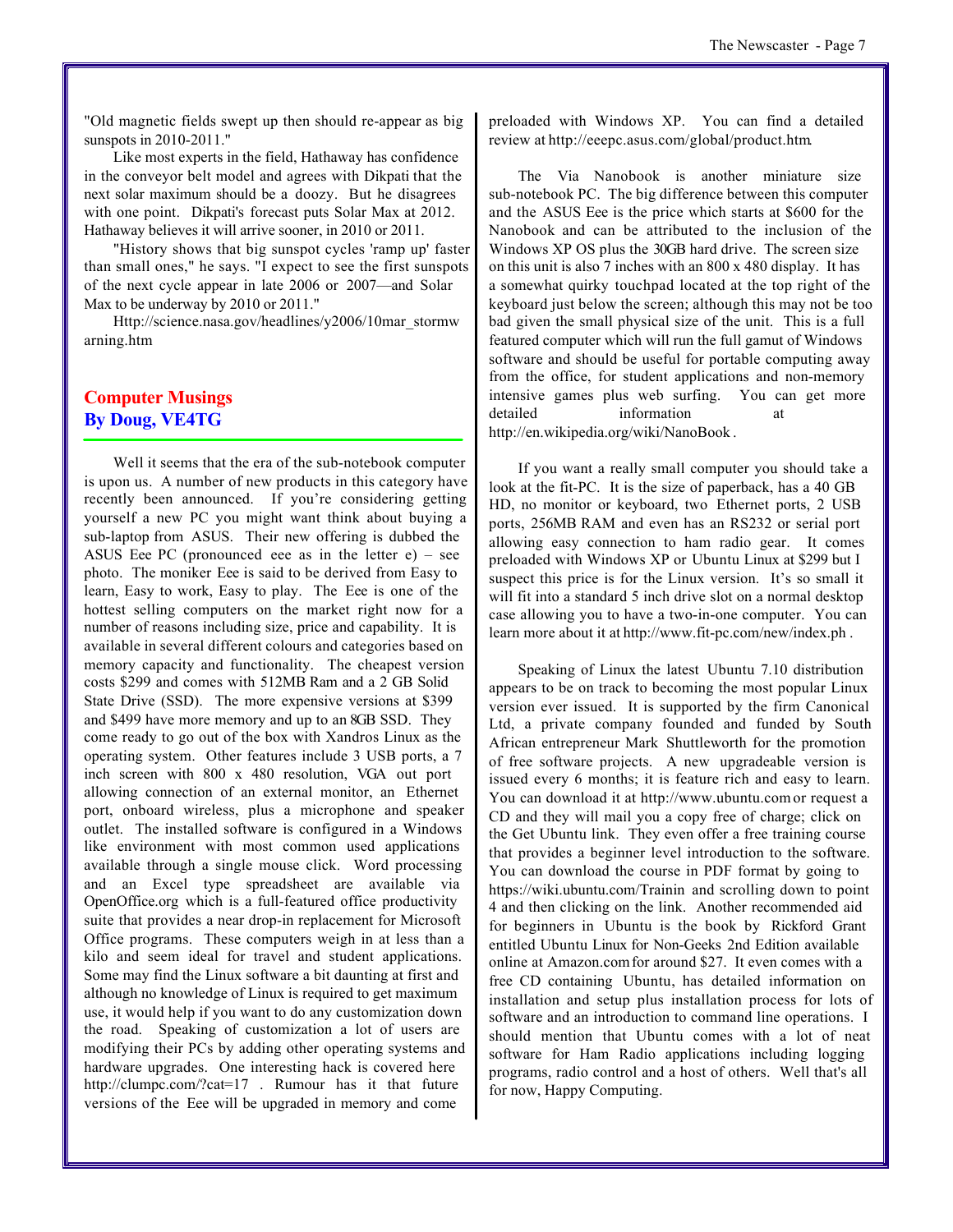

Winnipeg Amateur Radio Club

# Hamfest

# **August 8 – 10, 2008**

**Hilton Suites – Winnipeg Airport 1800 Wellington Avenue Winnipeg, MB R3H 1B2 voice: 204-783-1700 tollfree: 1-800-HILTONS fax: 204-786-6588**

www.winnipegairportsuites.hilton.com

All bookings must mention Winnipeg Amateur Radio Club in order to get the negotiated group rate.

### **Hamfest Web site**:

http://www.mts.net/~warc/hamfest

### **In conjunction with the**

Radio Amateurs Of Canada **Annual General**

**Meeting & Forum**



#### **Program Chair By Derek, VE4HAY**



Last month Bill VE4DL came out to inform us on a variety of electronic tips and things he has

learns fom his many days as an engineer for Northern Telecom. I was totally amazed to the extent of work they did to diagnose a problem - such as when a shipment of parts went bad from just shipping them across the ocean, and the rolling waves causing the problem. Really how do you diagnose that ?? I'm sure that everyone came out of that presentation with at least one new piece of advice.

This month we will be having our annual Home Brew night. Have you noticed how each year the number of projects displayed get less and less. Well with the cold weather this year, you should have no excuse to bring something out. You have been hibernating long and hard. You have had plenty of time to build, test and modify at least one project so far. So please bring what ever you have out for all of us to see and learn from.

Next month we will have a presentation on Digital HF radio. This is an amazing part of our hobby, that can squeeze a signal into a very narrow band width, as well as pick out a signal, where you can not even hear it, with your ear. And we thought CW could always get through. Come out and really learn about weak signals.

#### **News from the Net**

#### *WORKED GRIDS by VE2ZAZ*

Bertrand Zauhar, VE2ZAZ, has released his new freeware WorkedGrids, ham log grid square mapping software. The program runs only under Windows. It displays a map showing the amateur radio grid squares contacted and logged in using third-party logging program. Up to four bands can be displayed concurrently on the map. The program reads plain-text ASCII log files generated by most logging programs. WorkedGrids is directed towards the VHF and above operators who collect grid squares for contesting or award purposes. More is on-line at www.ve2zaz.net *-- WIA*





Did you know: good sites to learn info on storm watching & communications. Much the same info we get for Canwarn training.

 $\equiv$  Http://www.on.ec.gc.ca/canwarn/protocol-e.html

**Http://spotterguides.us/**